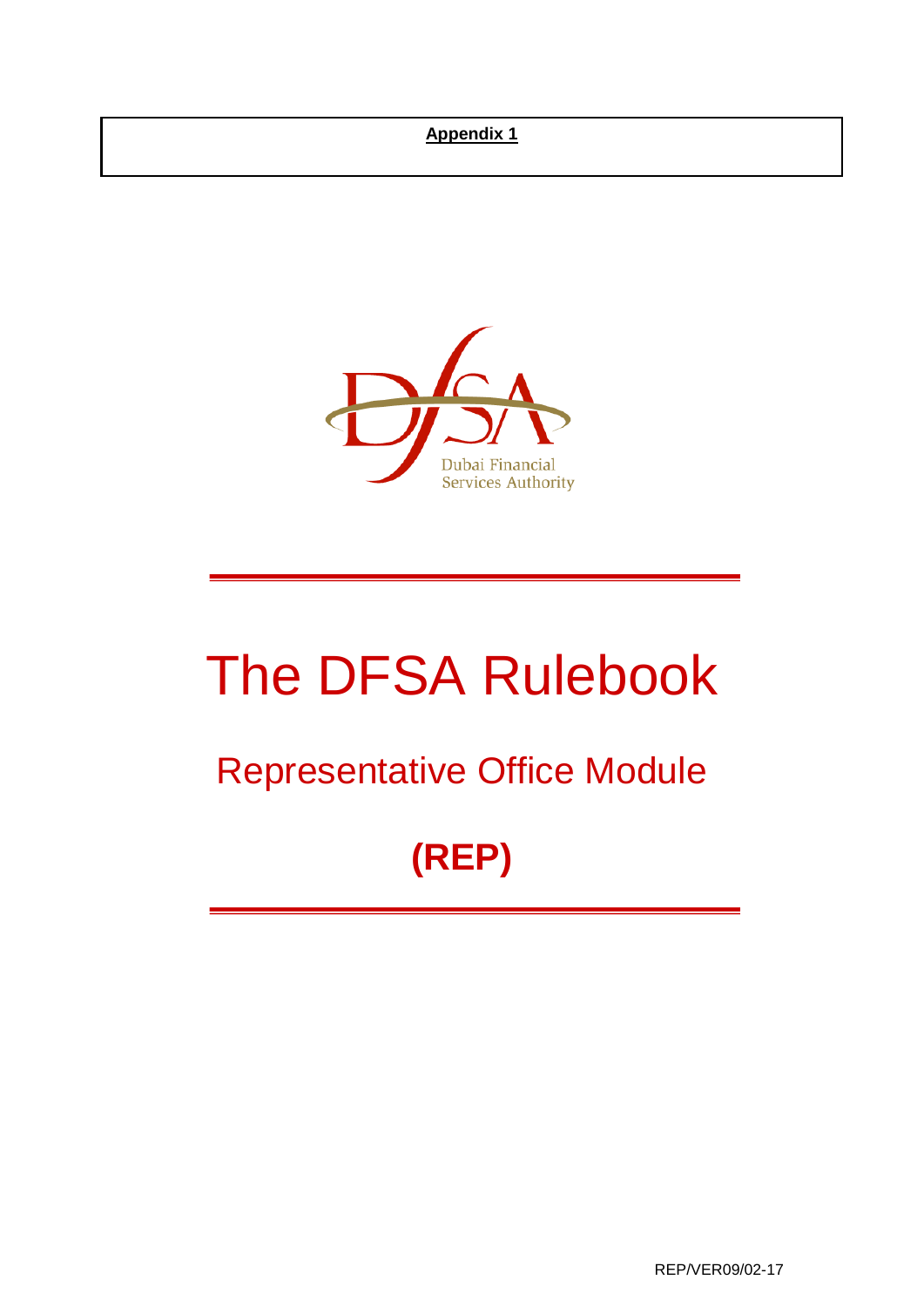

## **Contents**

The contents of this module are divided into the following chapters, sections and appendices:

| 1                                                           |  |
|-------------------------------------------------------------|--|
| 1.1<br>1.2<br>1.3                                           |  |
| $\overline{2}$                                              |  |
| 2.1<br>2.2<br>2.3                                           |  |
| 3                                                           |  |
| 3.1<br>3.2                                                  |  |
| 4                                                           |  |
| 4.1<br>4.2<br>4.3<br>4.4<br>4.5<br>4.6<br>4.7<br>4.8<br>4.9 |  |
| 5                                                           |  |
| 5.1<br>5.2<br>5.3                                           |  |

 $\overline{1}$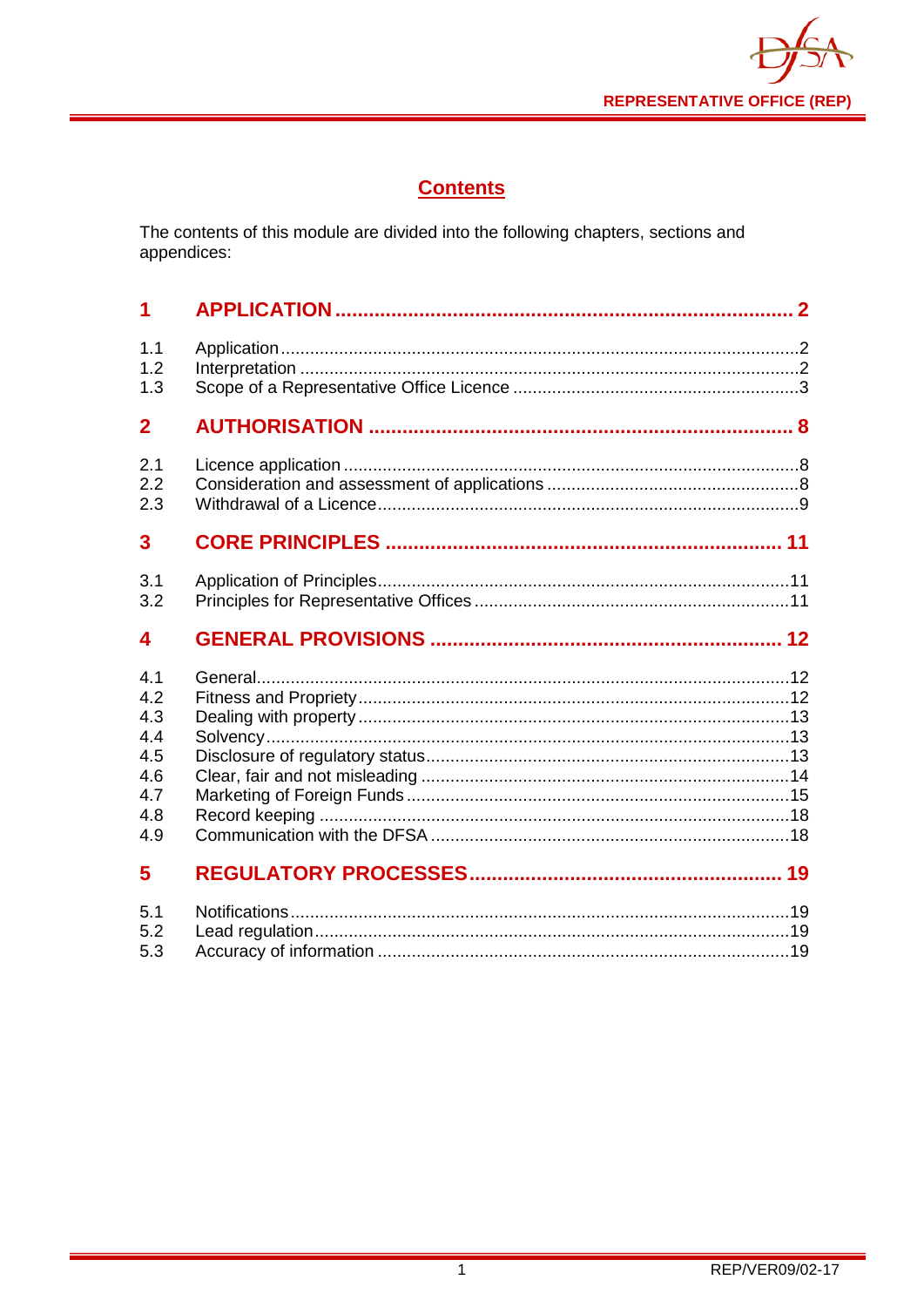

## <span id="page-2-0"></span>**1 APPLICATION**

## <span id="page-2-1"></span>**1.1 Application**

- **1.1.1** (1) This module (REP) applies to every Person who carries on, or intends to carry on, the Financial Service of Operating a Representative Office in or from the DIFC.
	- (2) Unless otherwise stated, the Rules apply to a Representative Office only with respect to activities carried on from an establishment maintained by it in the DIFC.

#### **Guidance**

- 1. Because of the limited nature of the Financial Service of Operating a Representative Office much of the DFSA Rulebook has been disapplied for Representative Offices. While most of the key provisions applying to a Representative Office are contained in this module, a Representative Office should ensure that it complies with and has regard to other relevant provisions in other applicable DFSA Rulebook Modules including AML, GEN chapters 1 to 3 and 11 and sections 6.9 and 6.10, CIR chapter 2 and sections 3.5 to 3.7 and FER. The application section of each Rulebook module sets out which chapters, if any, apply to a Representative Office.
- 2. A Representative Office should also ensure that it complies with and has regard to relevant provisions of the Regulatory Law and Markets Law. The Regulatory Law gives the DFSA a number of important powers in relation to Authorised Firms including powers of supervision and enforcement.
- 3. GEN Rule 2.26.1 defines the Financial Service of Operating a Representative Office and prescribes the activities which a Representative Office is permitted to carry on. By virtue of GEN 2.2.9 and 2.26.2, the Financial Service of Operating a Representative Office is a stand alone financial service activity.
- 4. Whilst much Representative Office activity will not involve a continuing relationship with the Persons to whom marketing is directed, where such a relationship is necessary, the Representative Office will need to be careful to ensure that it does not carry on any activities other than those prescribed under GEN Rule 2.26.1.
- 5. A Representative Office which undertakes a Financial Service which is outside the scope of its Licence will be in breach of Article 42(4) of the Regulatory Law. If the DFSA believes that a Representative Office is in breach of Article 42(4), it may take steps which may include withdrawal of authorisation and formal enforcement action under the Regulatory Law.
- 6. See also Guidance under section 1.3 for further clarification on the activities that a Representative Office is permitted to undertake.

## <span id="page-2-2"></span>**1.2 Interpretation**

#### **Guidance**

1. Every provision of REP and any other module of the Rulebook should be interpreted in the light of its purpose. The purpose of any provision is to be gathered first and foremost from the text of the provision in question and its context among other relevant provisions.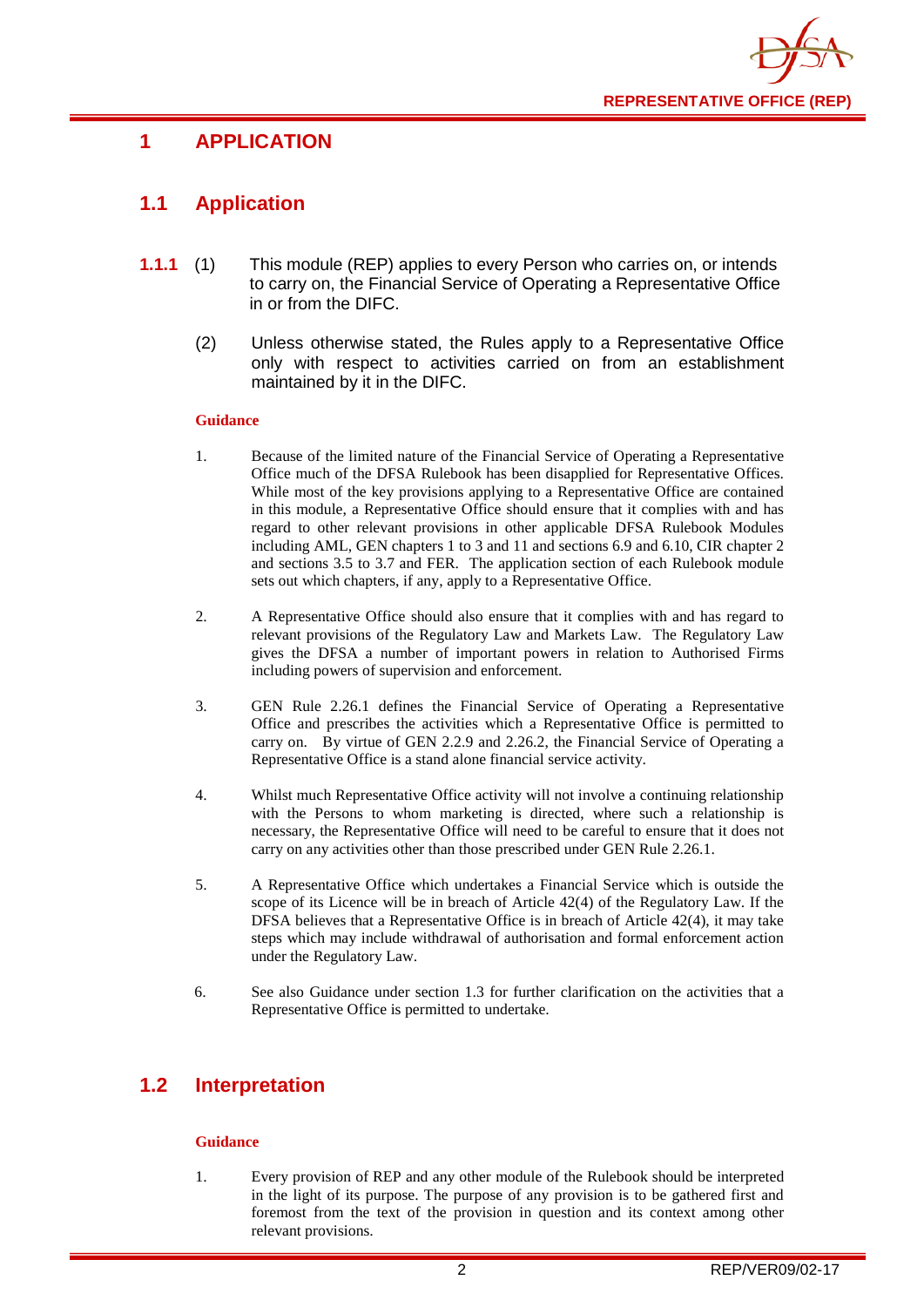- 2. Where this section refers to a provision, this means every type of provision, including Rules and Guidance.
- 3. Where reference is made in REP to another provision of the Rulebook or to another provision of DIFC legislation, it is a reference to that provision as amended from time to time.
- 4. Unless the contrary intention appears:
	- a. words in the Rulebook importing the masculine gender include the feminine gender and words importing the feminine gender include the masculine; and
	- b. words in the Rulebook in the singular include the plural and words in the plural include the singular.
- 5. If a provision in the Rulebook refers to a communication, notice, agreement, or other documents 'in writing' then, unless the contrary intention appears, it means in legible form and capable of being reproduced on paper, irrespective of the medium used. Expressions related to writing must be interpreted accordingly.
- 6. Any reference to 'dollars' ('\$') is a reference to United States Dollars unless the contrary intention appears.
- 7. References to Articles made throughout the Rulebook are references to the Regulatory Law 2004 unless otherwise stated.
- 8. Unless stated otherwise, a day means a calendar day. If an obligation falls on a calendar day which is either a Friday or Saturday or an official State holiday in the DIFC, the obligation must take place on the next calendar day which is a business day.

#### **Defined terms**

9. Defined terms are identified throughout the Rulebook by the capitalisation of the initial letter of a word or phrase and are defined in the Glossary (GLO). Unless the context otherwise requires, where capitalisation of the initial letter is not used, an expression has its natural meaning.

## <span id="page-3-0"></span>**1.3 Scope of a Representative Office Licence**

#### **Guidance**

#### **What is the scope of the activities of a Representative Office?**

1. A Representative Office (Rep Office) is permitted to carry on a very narrow set of activities described as 'marketing' of financial services or financial products offered in a jurisdiction outside the DIFC by a 'related party' (i.e. its head office, another branch of the head office or a Group member).

#### **'Marketing activities'**

- 2. The 'marketing' activities of a Rep Office can include one or more of the following:
	- a. providing information about financial services or products offered by its head office or a Group member outside the DIFC;
	- b. engaging in Financial Promotions (such as holding events and seminars) relating to the financial products or financial services referred to above; and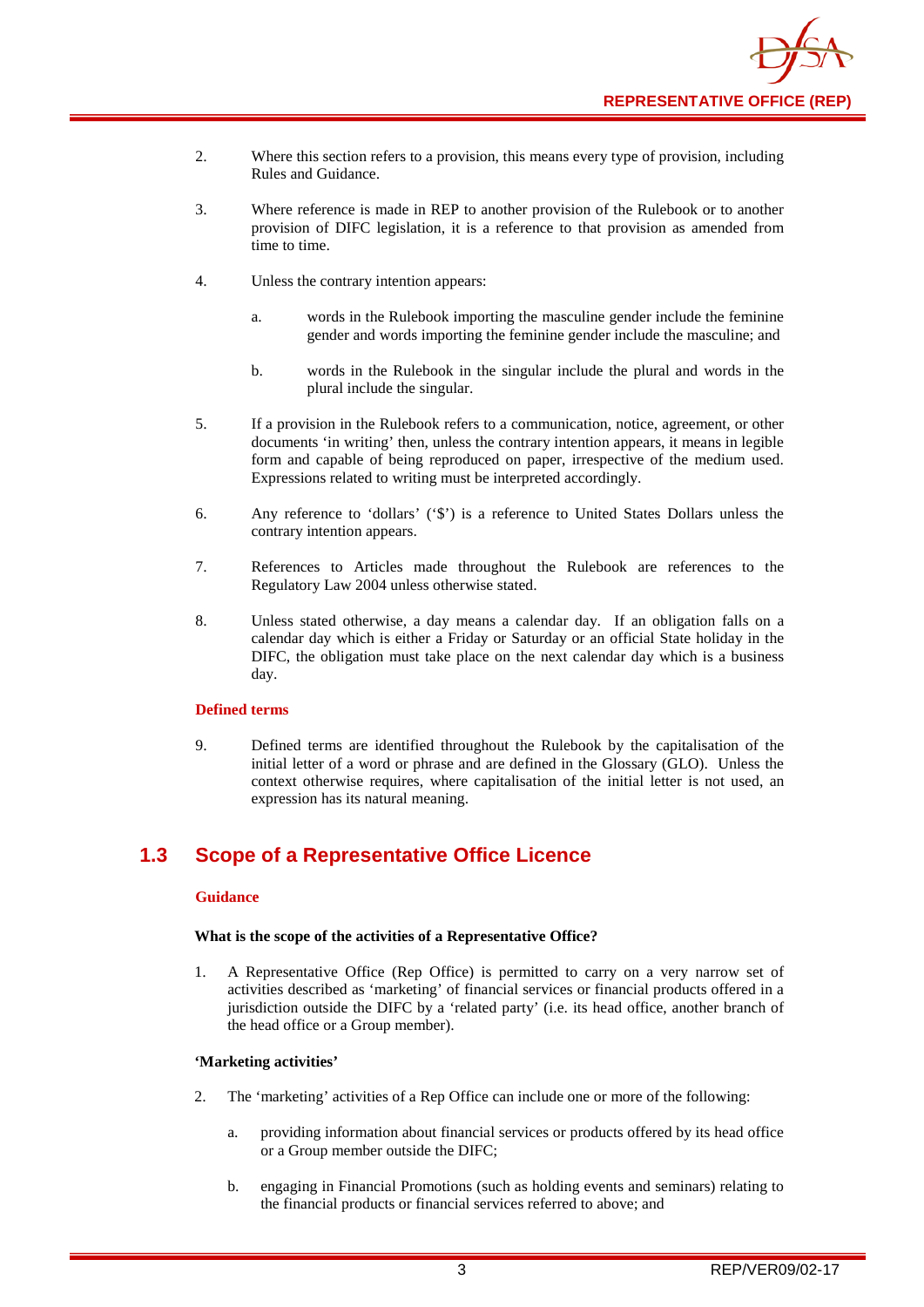

- c. making introductions or referrals to its head office or a member of its Group for the financial services or financial products offered by them outside the DIFC.
- 3. In addition to the above, a Rep Office may undertake certain additional activities which may not necessarily amount to 'marketing' of related party financial services and financial products. Examples are activities to increase the profile of its head office and be the point of contact and source of information about those parties. Similarly, a Rep Office may also report to the head office on matters such as business trends, business opportunities and developments in the DIFC markets.
- 4. Whether a Rep Office is acting outside the scope of its Licence is always a question of fact, which the DFSA will determine in the overall context of the activities of the Rep Office. The DFSA will take into account the indicators set out in the Guidance below when determining whether a Rep Office is acting within or outside the scope of its Licence. If a Rep Office undertakes activities which are considered outside the scope of its Licence, such activities would trigger appropriate regulatory action or could result in civil liability.

#### **How do Rep Office activities differ from 'advising'?**

- 5. While a Rep Office can give general information to potential customers about financial services or financial products of its related parties, it is prohibited from advising, for example conducting the Financial Service of 'Advising on Financial Products'. A firm licensed to give advice can give advice and distribute general information about financial products and financial services whether or not such services or products are of a related party of the firm or otherwise.
- 6. A Rep Office must take particular care to ensure that it acts within the scope of its Licence, given the far narrower activities it can undertake by way of giving information about financial services and financial products, compared to a firm licensed to 'Advise on Financial Products', as highlighted below.
- 7. The first difference is that the information which a Rep Office can give to a potential customer is limited to 'general information' about financial products or financial services. A firm 'Advising on Financial Products' can give advice to an investor or potential investor on the merits of that Person (either as principal or agent), buying, selling, holding, subscribing for or underwriting a particular financial product. This is advice, not just giving general information.
- 8. Advice differs from general information because the latter does not contain any view, based on an assessment of the particular investor's needs and circumstances, of the merits of him buying, selling, subscribing for or underwriting a particular financial product. Instead, general information contains only factual information and promotional literature (such as product features and benefits) about the financial products.
- 9. Generally, giving the following type of information constitutes providing general information that falls within the scope of a Rep Office Licence:
	- a. the name and other details of the provider of the relevant financial product or financial service, and how that provider can be contacted;
	- b. in the case of insurance, the type of risks which are covered or excluded under policies offered by the insurer;
	- c. the types of benefits potentially available under Investments, and any risks associated with the relevant Investments;
	- d. how fees, charges or premiums are calculated; and
	- e. investment research or general market information.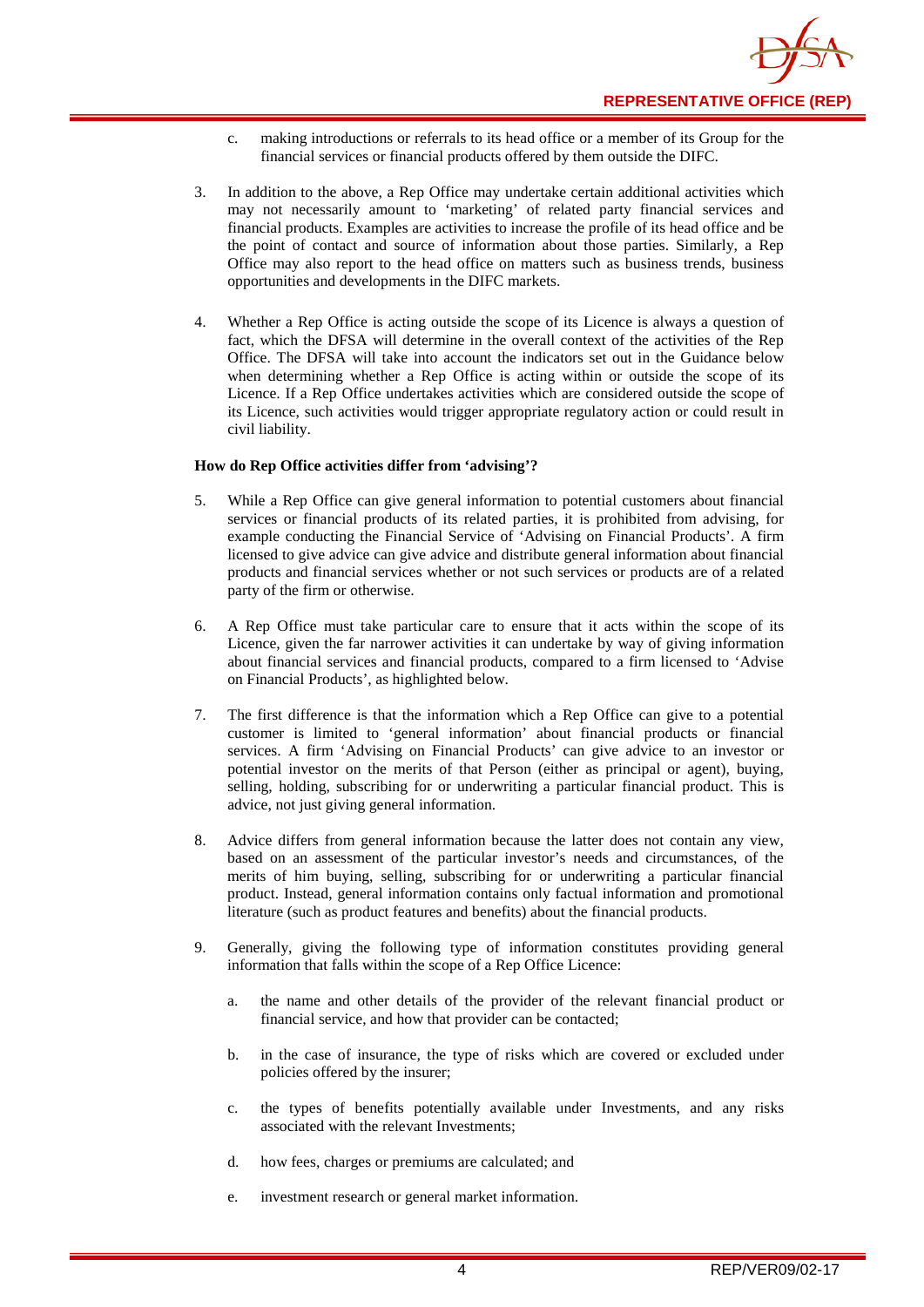

10. The second difference is, that unlike firms licensed to give advice on financial products offered by any third party, a Rep Office can only give general information about financial products or financial services offered by a related party.

#### **How do Rep Office activities differ from 'arranging'?**

- 11. Many of the restrictions noted above apply in this context. A Rep Office can introduce or refer potential customers to a related party that provides financial products or financial services. In contrast, a firm licensed to conduct arranging activities i.e. Arranging Deals in Investments, Arranging Credit and Advising on Credit, Arranging Custody and Insurance Intermediation (referred to here as an 'arranging firm') can make such introductions or referrals to financial product or financial service providers, without such a provider having to be a related party of the arranging firm.
- 12. Most importantly, while a Rep Office can introduce or refer potential customers to its related party financial product or financial service provider, it cannot undertake the extra activities which an arranging firm can undertake to facilitate a potential customer to obtain a financial product or financial service. Examples of activities which a Rep Office is not permitted to undertake, (but can be undertaken by an arranging firm), include:
	- a. negotiating and settling the terms of the contract between the potential customer and the financial product or service provider;
	- b. collecting and processing fees, commissions or other payments (such as premiums in the case of insurance);
	- c. receiving and transmitting client orders or instructions;
	- d. issuing confirmations relating to transactions;
	- e. opening bank accounts for or on behalf of customers to facilitate transactions;
	- f. receiving any fees or other financial benefits from the potential customer for its marketing or referral activities; and
	- g. undertaking activities which can reasonably be regarded by potential customers as indicating (or implying) that they have a client relationship with the Rep Office. Examples of such activities include:
		- i. having a nominated employee within the Rep Office as a key contact for a potential customer, being the point of contact for inquiries or complaints relating to the financial product or financial service offered by its related party;
		- ii. having regular face-to-face meetings with the customers referred to its related parties to discuss those customers' needs and objectives, in circumstances that would lead the potential customer to believe that the Rep Office is providing the financial service or product; and
		- iii. in the case of insurance, explaining to a potential policyholder its 'duty of disclosure' to the insurer.
- 13. While the DFSA would take into account the overall circumstances in determining whether a Rep Office had acted outside the scope of its Licence, generally a Rep Office will not be regarded as carrying on 'arranging activities' if it:
	- a. distributes the type of general information referred to in Guidance item 9 above to potential customers;
	- b. merely acts as a mail box for collecting and sending customer information (including KYC related information) provided by the potential customers to the financial product or financial service provider;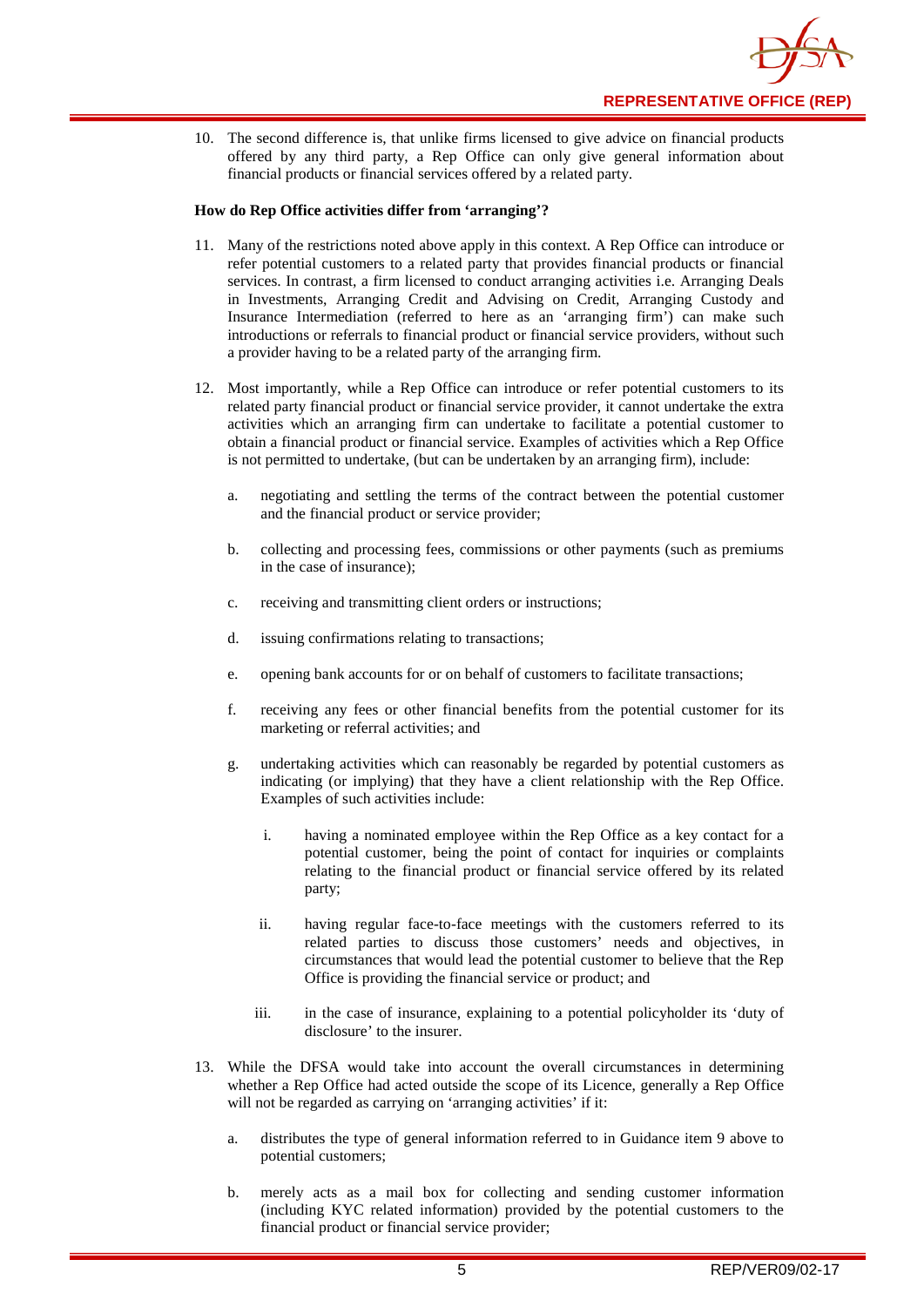- c. sends account opening documents to potential customers (but does not assist in opening the account or open bank accounts in its name);
- d. hosts seminars and other marketing events, and regularly invites potential customers to such events;
- e. introduces a Group relationship manager at a seminar or other financial promotion hosted by the Rep Office to those attending the seminar; and
- f. receives commissions from the related parties for the referral of potential customers.

#### **Third-party products distributed by a Rep Office's related parties**

14. A Rep Office is prohibited from marketing financial products offered by a third party unrelated to it, even if such a third party has an agreement with a related party of the Rep Office to distribute/market such products. For example, if a Group member of the Rep Office is an arranger or a brokerage firm, the Rep Office cannot market any third party financial products which the related arranger or brokerage firm can distribute/market. This is because the financial product belongs to an unrelated third party, and the financial service itself of the related party, which the Rep Office can market, does not extend to the activities which the related party can carry out under its own authorisation/Licence. The Rep Office can only make introductions or referrals to the arranging or brokerage firm which is related to it.

#### **Related parties of a Rep Office located in the DIFC**

15. A Rep Office is also prohibited from marketing financial services or financial products offered by a related party if that party is in the DIFC. For example, if a Rep Office has a Group member which is established in the DIFC, the Rep Office cannot undertake marketing activities relating to the financial products and financial services offered by that Group member.

#### **What 'Financial Promotions' can a Rep Office undertake?**

16. A Rep Office can only undertake financial promotions relating to financial products or financial services offered by its related parties outside the DIFC. A Rep Office is not permitted to undertake or approve 'Financial Promotions' relating to financial products or financial services offered by any unrelated party.

#### **A Rep Office of a non-DIFC reinsurer**

- 17. The Guidance in items 18 to 20 focuses on clarifying issues that have arisen in reinsurance markets because the DIFC is primarily a reinsurance market. However they generally apply in the direct insurance market as well.
- 18. A Rep Office of a non-DIFC reinsurer will be able to provide to potential cedants information about the type of reinsurance contracts, including some general information about the standard terms, exclusions and premiums, offered by a related party reinsurer. It will also be able to refer reinsurers to its related parties where they are potential cedants. However, a Rep Office of a non-DIFC reinsurer cannot enter into any discussions about the terms of specific contracts of reinsurance, as such discussions would then become arranging or advising for the reasons discussed above.
- 19. While a Rep Office will be able to refer a potential cedant to a related party non-DIFC reinsurer, it will not be able to place or assist in placing contracts of reinsurance with its related party reinsurers, as such activities amount to arranging. A Rep Office will need to upgrade to an Insurance Intermediation Licence if it wishes to:
	- a. engage in detailed discussions relating to the terms of reinsurance contracts with DIFC reinsurers – which constitute 'arranging/advising';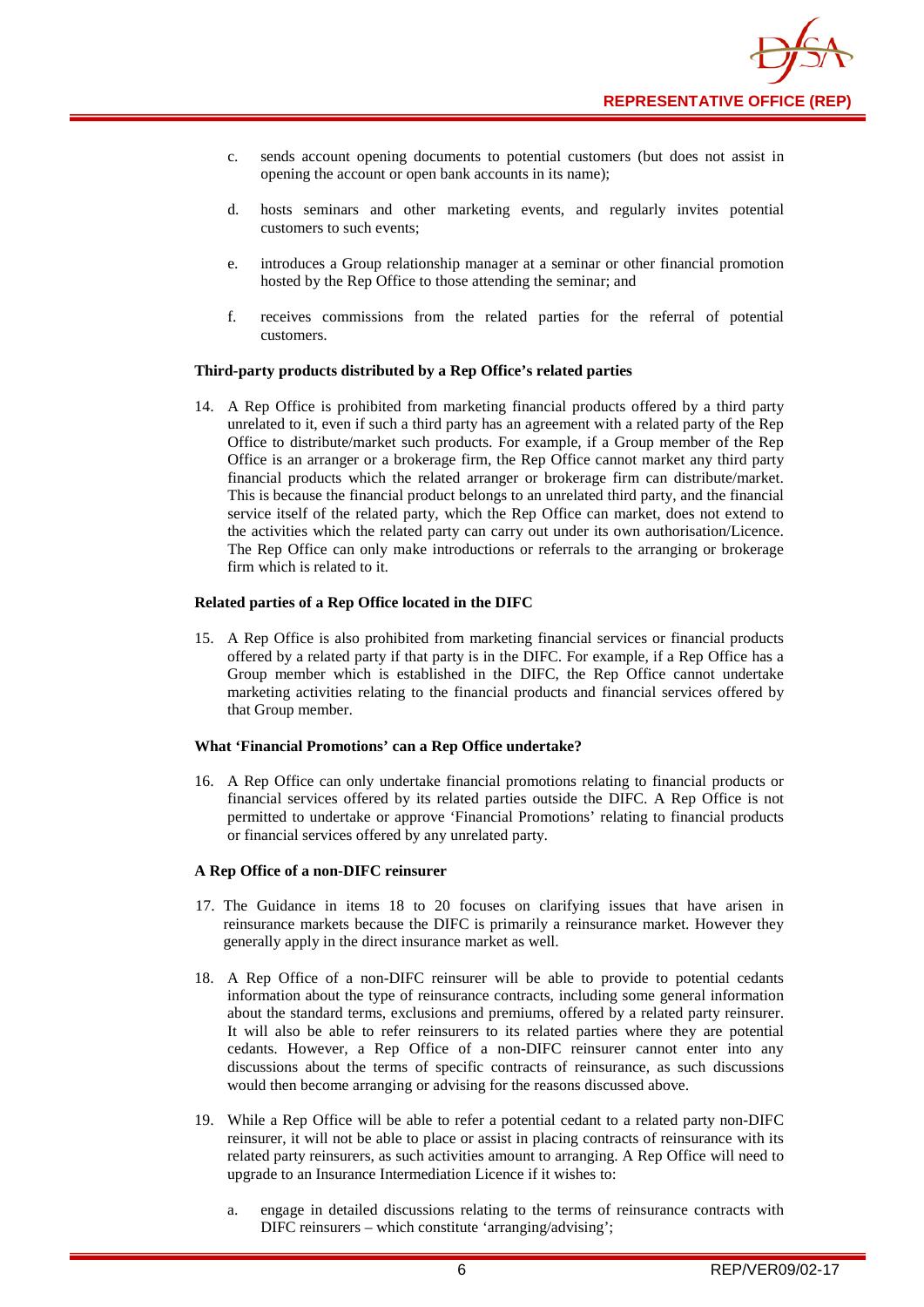- b. assist in placing of reinsurance business with its head office or a Group member which constitutes 'arranging'; and
- c. act under a binding authority issued by its head office/Group member which constitutes 'acting as agent'.

#### **A Rep Office of a non-DIFC reinsurance broker**

- 20. A Rep Office of a non-DIFC reinsurance broker will:
	- a. be able to establish contact with DIFC reinsurers, but not maintain an on-going business relationship with them. For example, it cannot be the reference point for all complaints by reinsurers or cedants relating to contracts of reinsurance brokered by a related party;
	- b. not be able to enter into discussions with DIFC reinsurers about the terms of specific reinsurance contracts that the reinsurer can enter into with prospective clients of a related party (i.e. potential cedants outside the DIFC) because such discussions:
		- i. go beyond giving general information about the financial services offered by a related party (which is only a brokerage business). Discussions about the terms of specific contracts of insurance amount to arranging and probably advice (as a degree of tailoring to suit the particular cedant/reinsurer will be involved), and can only be undertaken by a licensed Insurance Intermediary in the DIFC, and not by a Rep Office of the non-DIFC reinsurance broker; and
		- ii. go beyond a referral of a reinsurer to a related party; and
	- c. not be able to 'place' or 'assist' in the placing of reinsurance business with (as opposed to making referrals to) reinsurers in the DIFC through a related party that is offering reinsurance brokerage services to cedants, because such activities also go beyond either or both permitted activities of a Rep Office. For placing, or assisting in that process, the DIFC entity needs an Insurance Intermediation Licence, not a Rep Office Licence.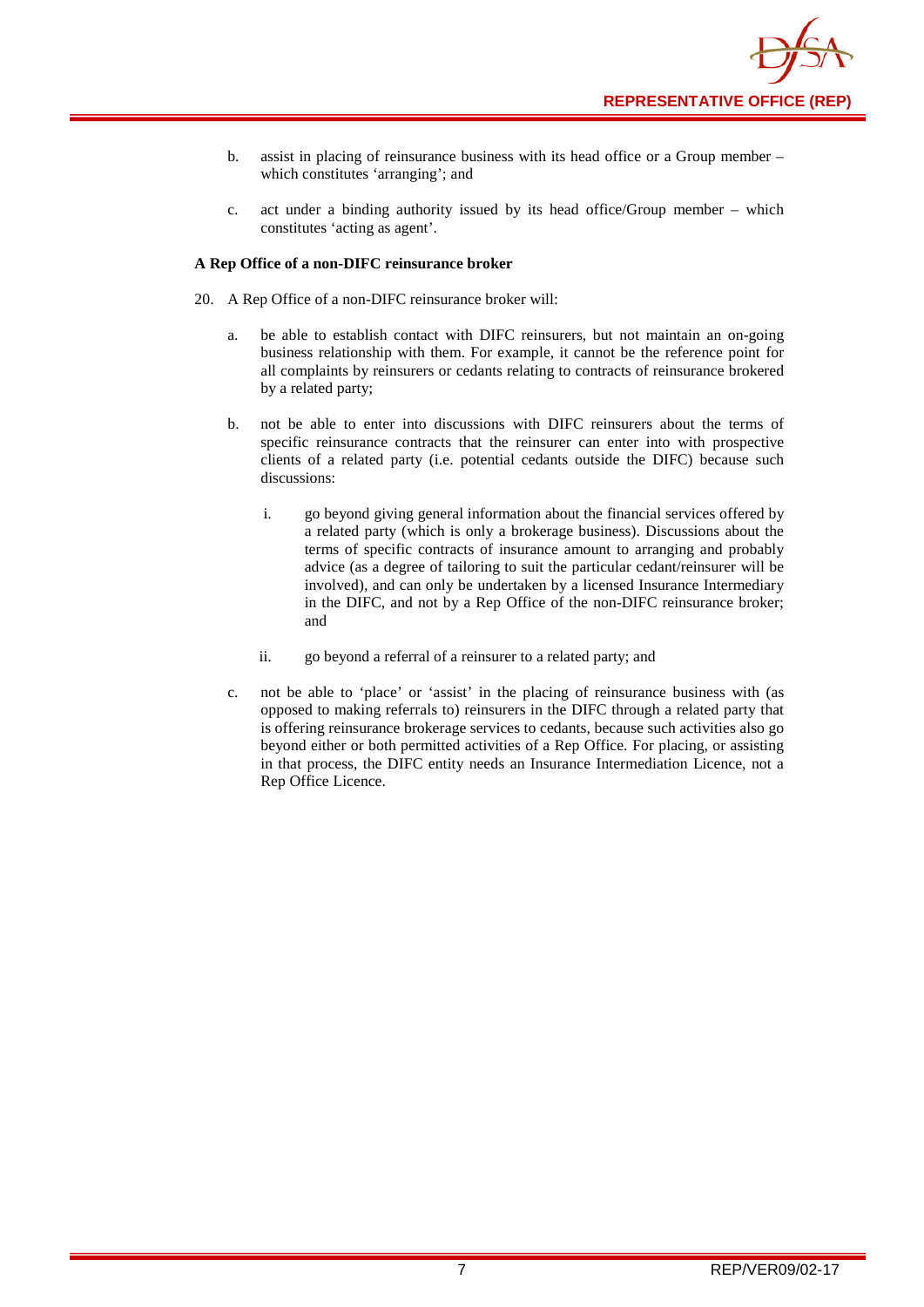

## <span id="page-8-0"></span>**2 AUTHORISATION**

## <span id="page-8-1"></span>**2.1 Licence application**

- **2.1.1** A Person, referred to in this chapter as an applicant, who intends to carry on the Financial Service of Operating a Representative Office must apply to the DFSA for a Licence by completing and submitting the appropriate form in AFN.
- **2.1.2** (1) An application to Operate a Representative Office may only be made by a Person who is:
	- (a) incorporated; and
	- (b) regulated by a Financial Services Regulator

in a jurisdiction other than the DIFC.

(2) The DFSA will not consider an application for a Licence from an applicant who intends to operate in the DIFC as a Domestic Firm.

## <span id="page-8-2"></span>**2.2 Consideration and assessment of applications**

- **2.2.1** An applicant will only be authorised to carry on the Financial Service of Operating a Representative Office if the DFSA is satisfied that the applicant is fit and proper to hold a Licence. In making this assessment the DFSA may consider:
	- (a) whether the applicant is subject to supervision by a Financial Services Regulator;
	- (b) whether the applicant's Financial Services Regulator in its home state has been made aware of the proposed application and has expressed itself as having no objection to the establishment by the applicant of a Representative Office in the DIFC; and
	- (c) any other relevant matters.

#### **Guidance**

Section 2.2 of the RPP Sourcebook sets out matters which the DFSA takes into consideration when making an assessment of the kind under Rule 2.2.1

- **2.2.2** In relation to the assessment under Rule 2.2.1:
	- (a) the applicant must demonstrate to the DFSA's satisfaction that it is fit and proper;
	- (b) the applicant must demonstrate to the DFSA's satisfaction that its Principal Representative is fit and proper;
	- (c) the DFSA will consider any matter which may harm or may have harmed the integrity or the reputation of the DFSA or DIFC;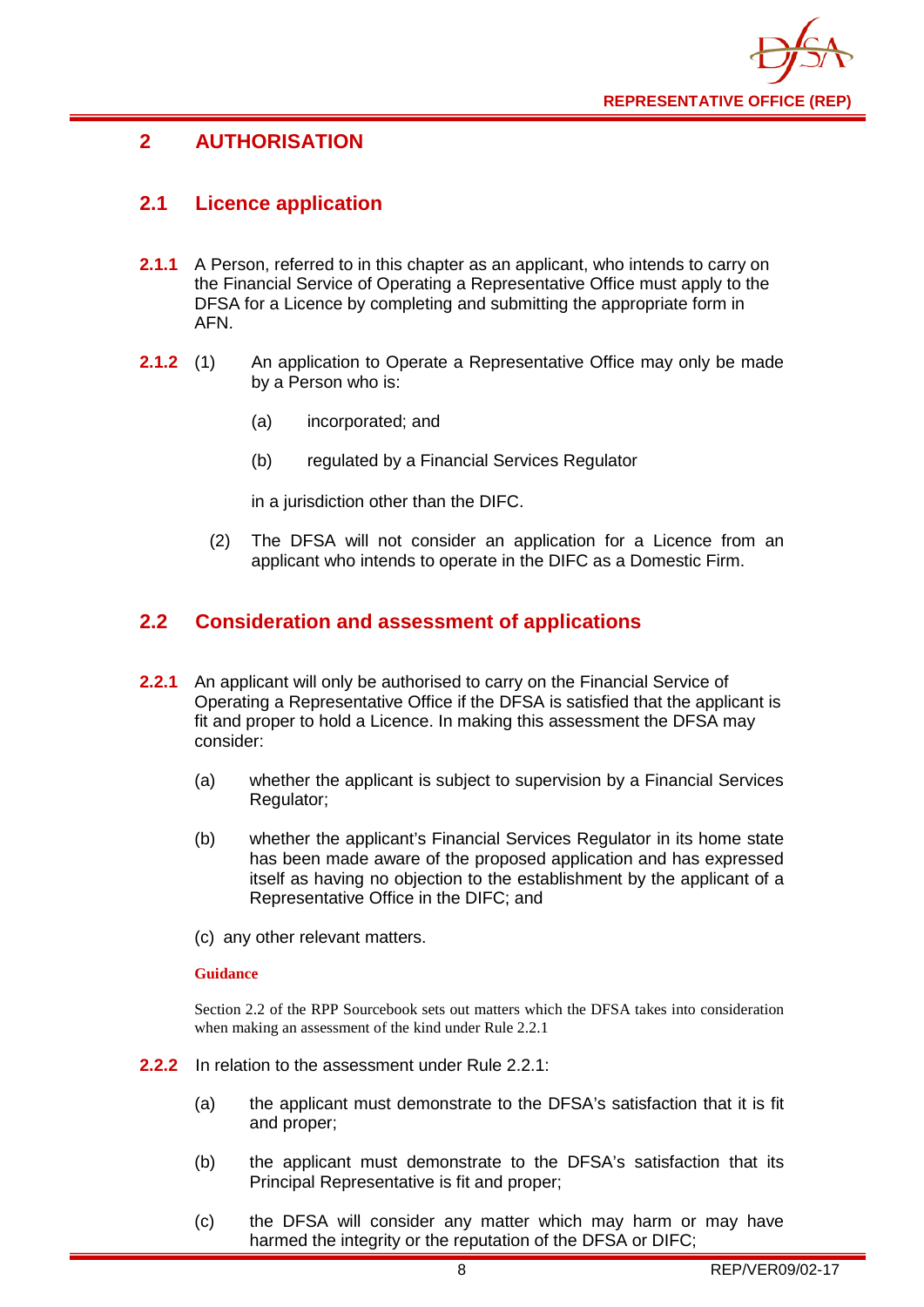- (d) the DFSA will consider the activities of the applicant and the associated risks, and accumulation of risks, that those activities pose to the DFSA's objectives described under Article 8; and
- (e) the DFSA will consider the cumulative effect of factors which, if taken individually, may be regarded as insufficient to give reasonable cause to doubt the fitness and propriety of an applicant.
- **2.2.3** A Representative Office applying to change the scope of its Licence, or to have a condition or restriction varied or withdrawn, must provide the DFSA with written details of the proposed changes.

#### **Guidance**

A Representative Office applying to change the scope of its Licence should bear in mind that it may have to change its legal structure. The process will involve a fundamental review of the Representative Office by the DFSA to ascertain whether the firm meets all the relevant criteria to enable the proposed change in scope of its Licence.

- **2.2.4** For the purposes of Article 9 (2) of the Law Regulating Islamic Financial Business 2004, a Representative Office will not be taken to be holding itself out as conducting Islamic Financial Business in or from the DIFC in circumstances where it:
	- (a) does not represent that it provides, in or from the DIFC, any services that are in accordance with Shari'a; and
	- (b) acts within the scope of its Licence, that is, does not carry on in or from the DIFC a Financial Service other than Operating a Representative Office.

#### **Guidance**

The Law Regulating Islamic Financial Business 2004, contains a prohibition against an Authorised Firm holding itself out as conducting Islamic Financial Business without first obtaining an endorsement to its Licence. An Islamic Financial Institution may operate a Representative Office in the DIFC but it is deemed not to be conducting Islamic Financial Business through its Representative Office. This is because of the limited nature of the financial services activity it is permitted to carry on and because it does not enter into client relationships in the DIFC. Accordingly, there is no requirement to obtain an appropriate endorsement to its Licence and the IFR module does not apply.

## <span id="page-9-0"></span>**2.3 Withdrawal of a Licence**

- **2.3.1** A Representative Office seeking to have its Licence withdrawn must submit a request in writing stating:
	- (a) the reasons for the request;
	- (b) that it has ceased or will cease to carry on the Financial Service of Operating a Representative Office in or from the DIFC;
	- (c) the date on which it ceased or will cease to carry on the Financial Service of Operating a Representative Office in or from the DIFC;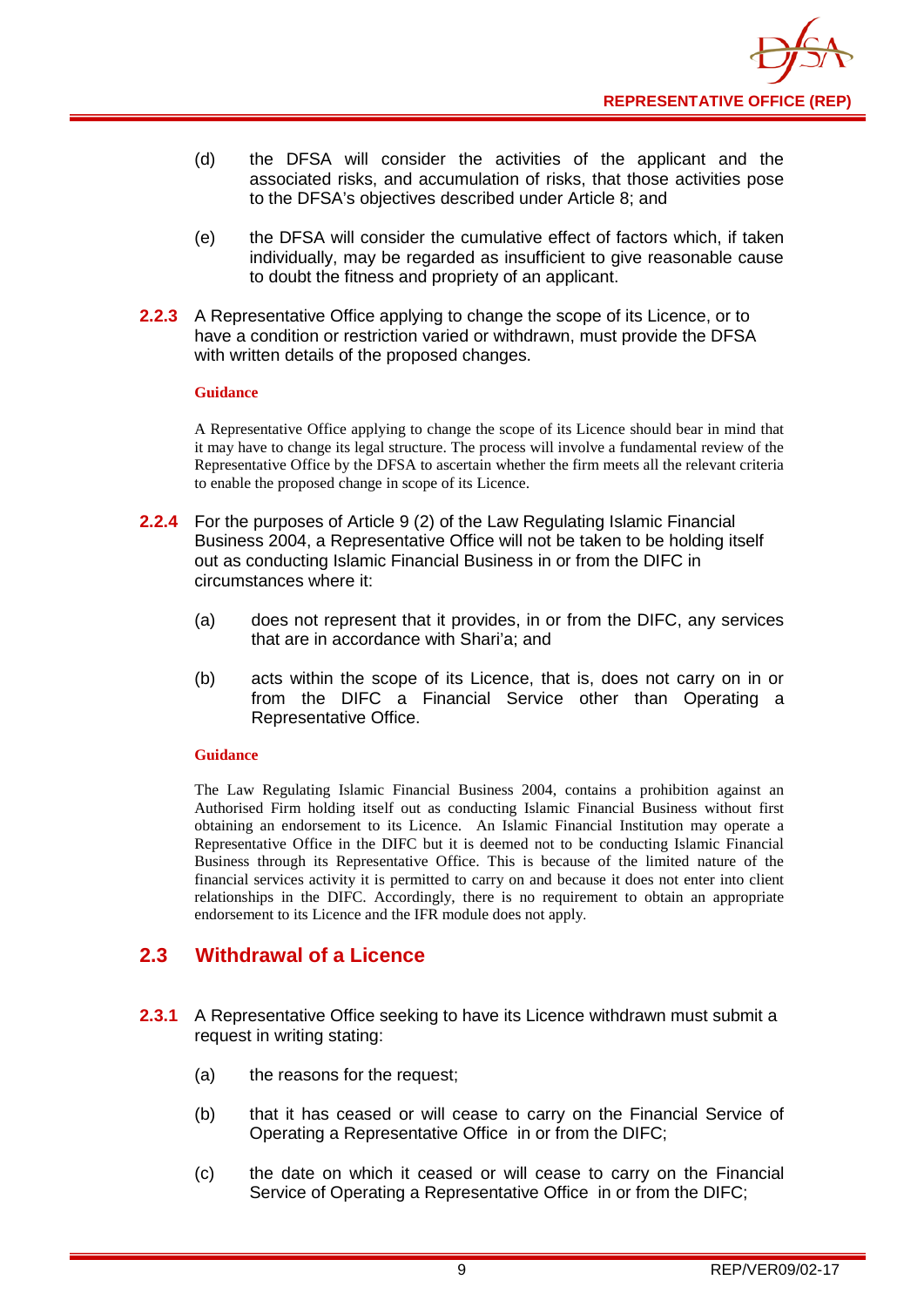

- (d) that it has satisfied, or will satisfy, all obligations owed in respect of its business under the Licence; and
- (e) that there are no other matters relating to its business under the Licence of which the DFSA would reasonably expect to be notified, or might reasonably expect to be resolved, before agreeing to the request.

#### **Guidance**

The DFSA may act on its own initiative to withdraw a Representative Office's Licence. The circumstances in which the DFSA will do so are set out in Article 50(3).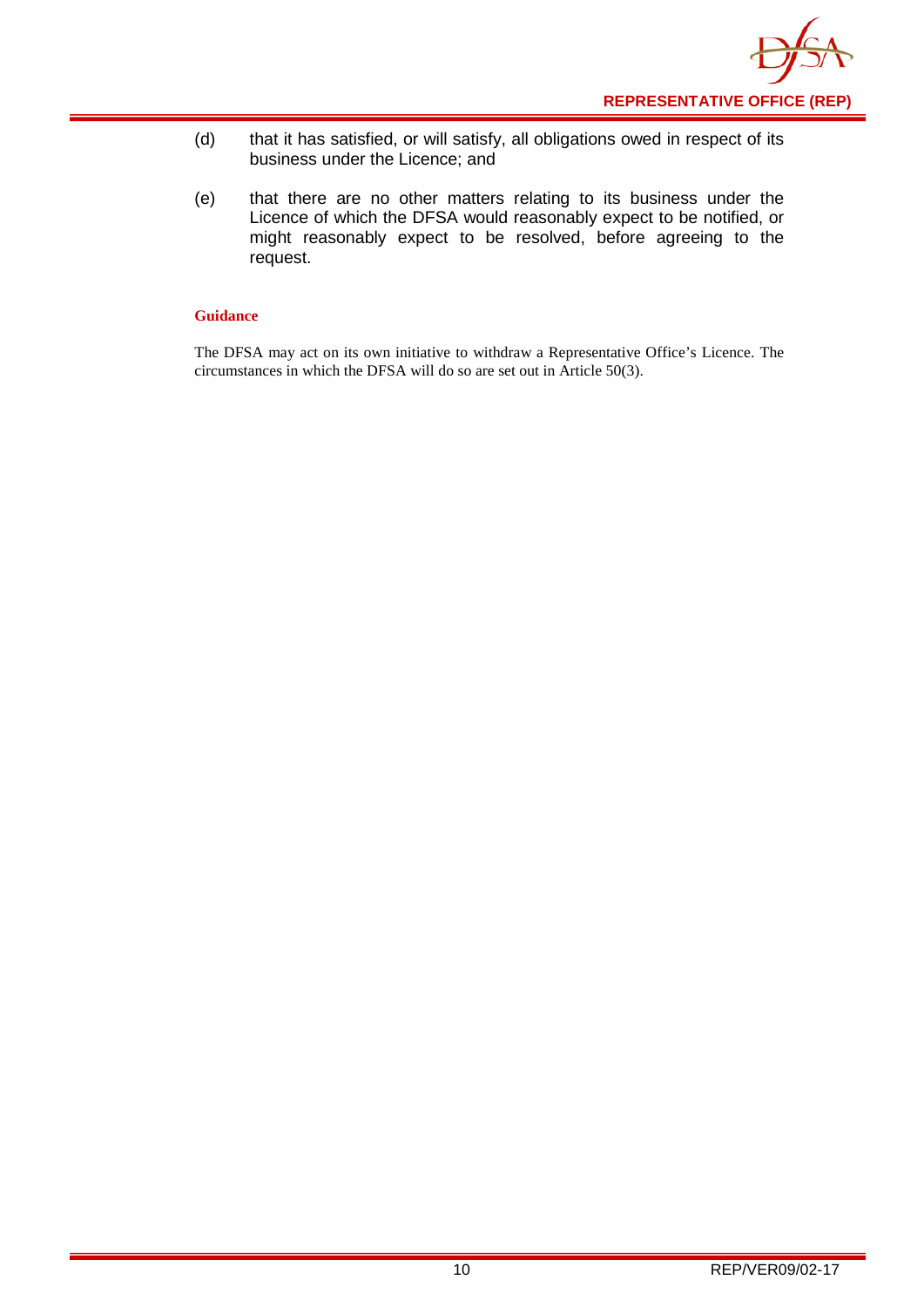

## <span id="page-11-0"></span>**3 CORE PRINCIPLES**

## <span id="page-11-1"></span>**3.1 Application of Principles**

**3.1.1** (1) The four Principles for Representative Offices set out in section 3.2 apply to every Representative Office in accordance with Rule 1.1.1.

#### **Guidance**

- 1. Under Rule 1.1.1(2), the principles apply, unless otherwise stated, only to the Representative Office in its capacity as a branch in the DIFC and not to the institution as a whole.
- 2. The Principles for Representative Offices have the status of Rules and are a general statement of fundamental regulatory requirements which apply alongside the other Rules and also in new or unforeseen situations which may not be covered elsewhere by a specific Rule. Rules in other areas of this module or the Rulebook build upon these fundamental principles. Consequently the Rules and Guidance elsewhere should not be seen as exhausting the implications of the Principles.
- 3. Breaching a Principle for Representative Offices makes a Representative Office liable to disciplinary action, and may indicate that it is no longer fit and proper to carry on a Financial Service or to hold a Licence and the DFSA may consider withdrawing authorisation or the Licence on that basis.
- 4. The onus will be on the DFSA to show that the Representative Office has been at fault in some way, taking into account the standard of conduct required under the Principle in question.

## <span id="page-11-2"></span>**3.2 Principles for Representative Offices**

### **Principle 1 - Integrity**

**3.2.1** A Representative Office must observe high standards of integrity and fair dealing.

#### **Principle 2 – Due skill, care and diligence**

**3.2.2** In conducting its business activities a Representative Office must act with due skill, care and diligence.

#### **Principle 3 – Resources**

**3.2.3** A Representative Office must maintain and be able to demonstrate the existence of adequate resources to conduct and manage its affairs.

#### **Principle 4 - Relations with regulators**

**3.2.4** A Representative Office must deal with Regulators in an open and cooperative manner and keep the DFSA promptly informed of significant events or anything else relating to the Representative Office of which the DFSA would reasonably expect to be notified.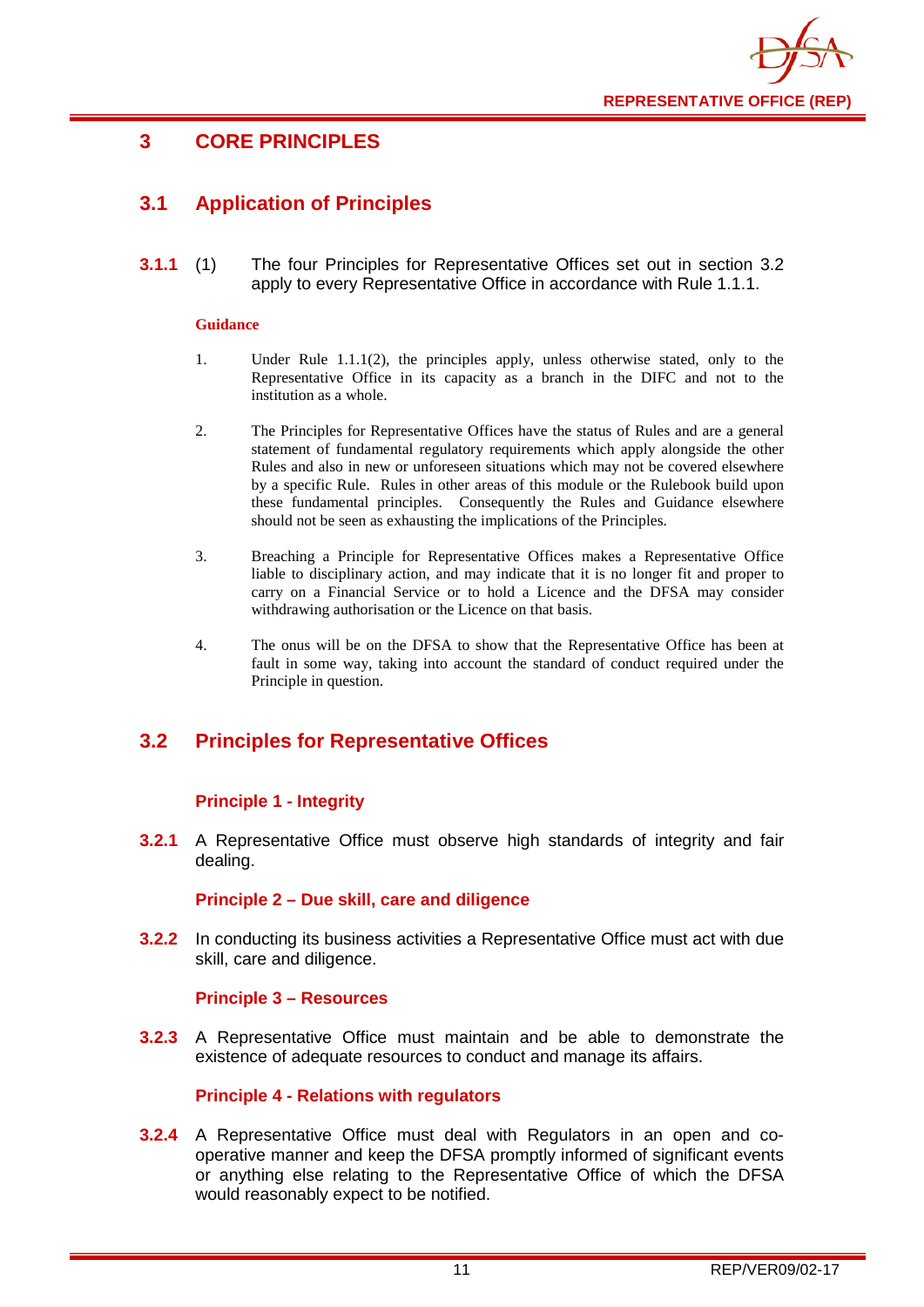

## <span id="page-12-0"></span>**4 GENERAL PROVISIONS**

## <span id="page-12-1"></span>**4.1 General**

- **4.1.1** A Representative Office must have a place of business within the geographical boundaries of the DIFC.
- **4.1.2** (1) A Representative Office must not:
	- (a) share an office with another Authorised Firm, except as provided in (2);
	- (b) represent anyone other than itself or a member of its Group; or
	- (c) permit any staff member to be an Employee of another Authorised Person.
	- (2) A Representative Office may share an office with another Authorised Firm that is a member of the same Group.

#### **Guidance**

The DFSA would not consider that an Authorised Firm is sharing an office if that firm were located in serviced offices which were also the place of business of another Authorised Firm.

## <span id="page-12-2"></span>**4.2 Fitness and Propriety**

- **4.2.1** A Representative Office must at all times be fit and proper to hold a Licence
- **4.2.2** (1) A Representative Office must at all times have a Principal Representative who is resident in the UAE and who has satisfied the DFSA as to fitness and propriety.
	- (2) If the Principal Representative leaves the employment of a Representative Office, the Representative Office must designate a successor as soon as possible, and in any event within 28 days.
	- (3) If the DFSA considers that a Principal Representative designated under (1) or (2) is not fit and proper to fulfil the role for which he has been designated, it will give the Representative Office written notice to this effect.
	- (4) On receipt of a notice under (3), a Representative Office must within 28 days designate a new Principal Representative and notify the DFSA accordingly.
- **4.2.3** A Representative Office must ensure, as far as reasonably practical, that its Employees are fit and proper.

#### **Guidance**

1. Section 2.3 of the RPP Sourcebook sets out matters which the DFSA takes into consideration when making an assessment of the kind under Rule 4.2.3.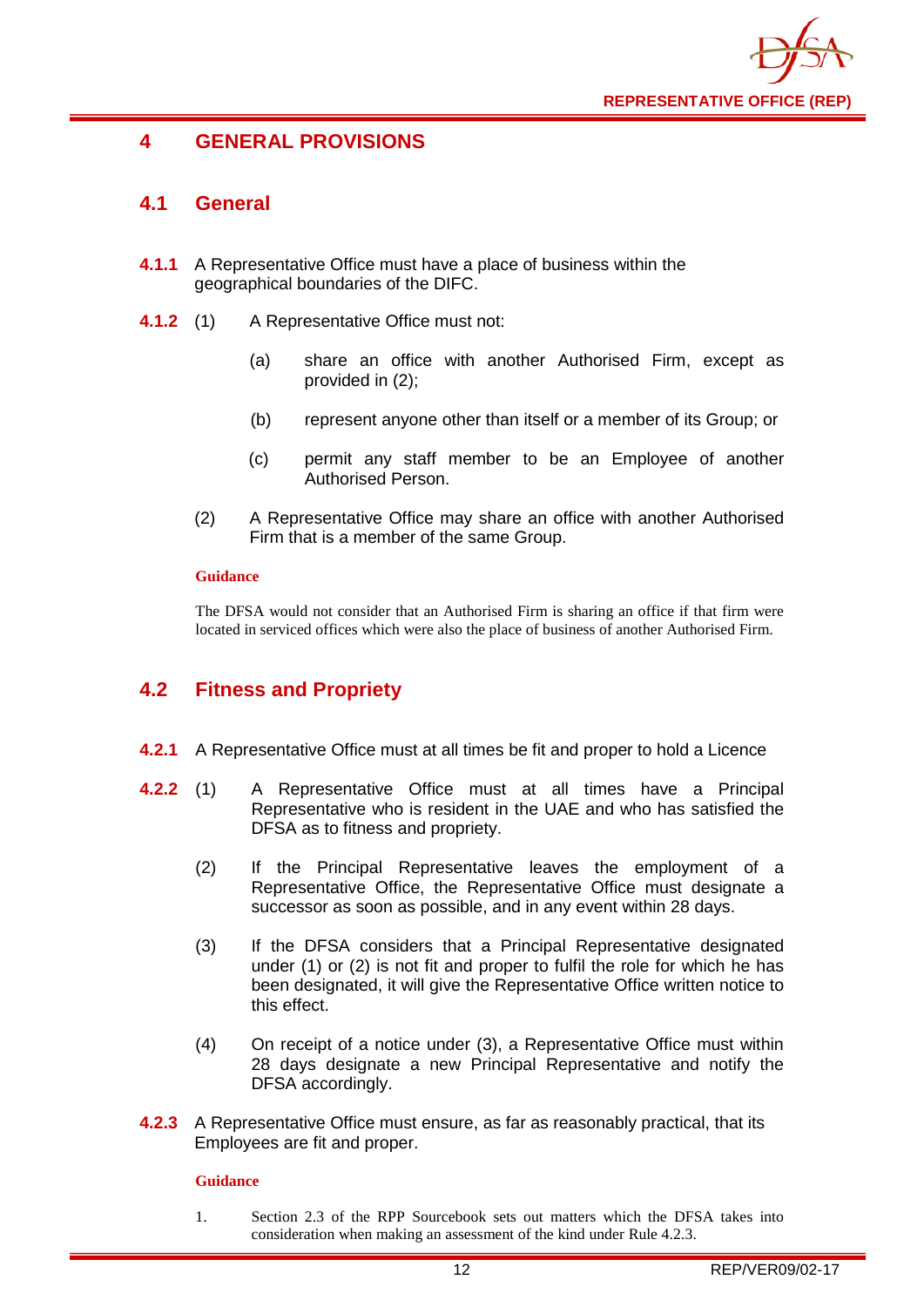2. Where a Representative Office is no longer fit and proper or where its Principal Representative is no longer fit and proper, it will be in breach of the relevant Rule and the DFSA may take steps to withdraw its Licence. Section 2.3 of the RPP Sourcebook sets out matters which the DFSA takes into consideration when assessing fitness and propriety of a Principal Representative.

## <span id="page-13-0"></span>**4.3 Dealing with property**

- **4.3.1** (1) A Representative Office must not hold or control money or other property belonging to another Person except to the extent that this is necessary to deal with its ordinary business operating expenses and the money or property belongs to a related party.
	- (2) In (1), a "related party" has the same meaning as in Gen Rule 2.26.1 (3).

#### **Guidance**

While a Representative Office is prohibited from holding money or other assets belonging to its customers, it is not prevented from being able to hold 'money or other property' belonging to a 'related party' (i.e. its head office, another branch of the head office or a Group member) to deal with its ordinary expenses.

## <span id="page-13-1"></span>**4.4 Solvency**

**4.4.1** A Representative Office must notify the DFSA immediately upon becoming aware that it is unlikely to remain solvent in the near future or that it is insolvent.

#### **Guidance**

The requirement to notify is in respect of the institution of which the Representative Office forms a part.

## <span id="page-13-2"></span>**4.5 Disclosure of regulatory status**

- **4.5.1** A Representative Office must not:
	- (a) hold itself out as able to carry on a Financial Service other than Operating a Representative Office; or
	- (b) otherwise misrepresent its status expressly or by implication.
- **4.5.2** (1) A Representative Office must take reasonable care to ensure that every key business document which is in connection with the Representative Office carrying on the Financial Service of Operating a Representative Office in or from the DIFC includes one of the disclosures under this Rule.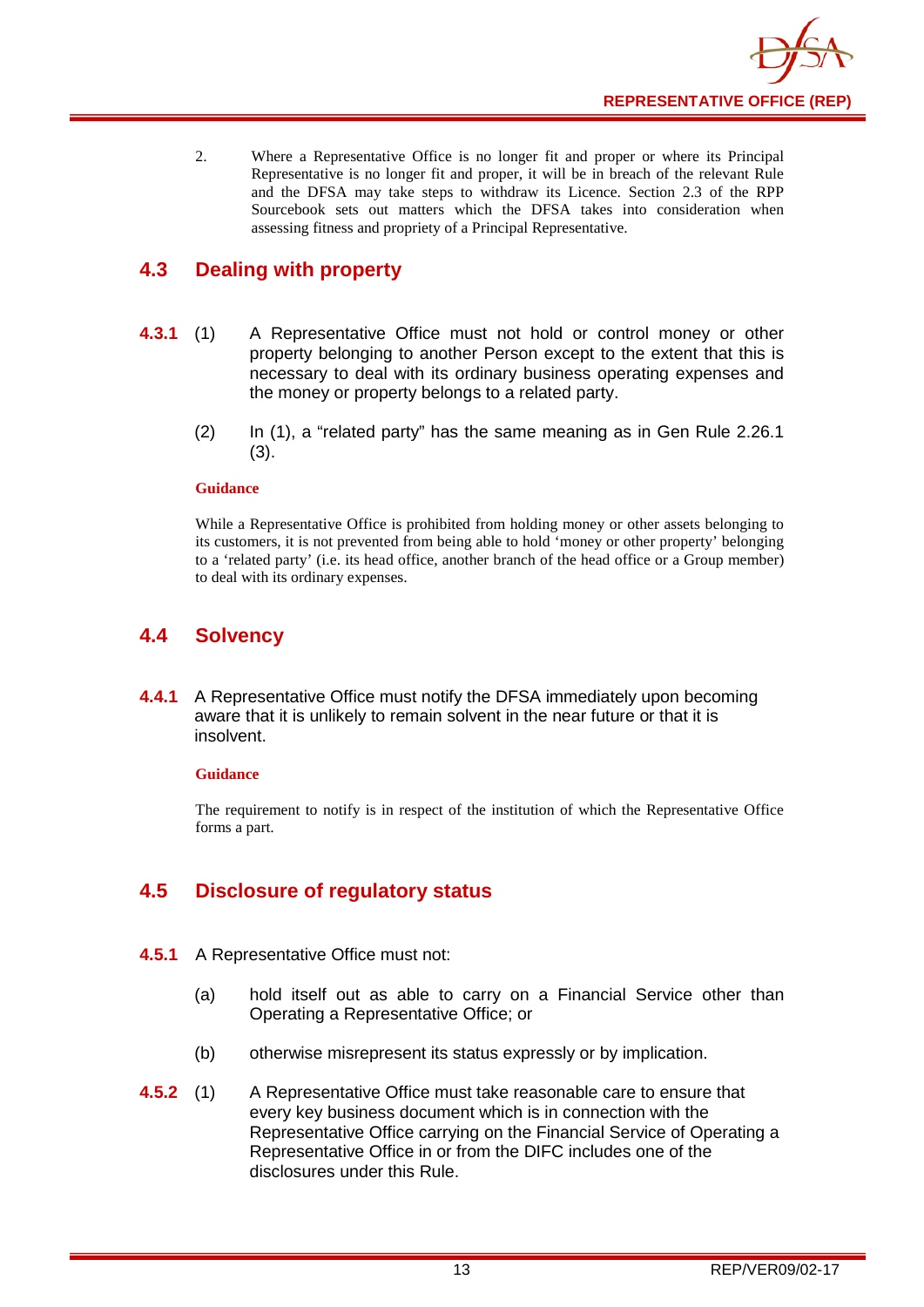- (2) A key business document includes letterhead whether issued by post, fax or electronic means, written promotional materials, business cards, and websites but does not include compliment slips, or text messages.
- (3) The disclosure required under (1) is:
	- (a) 'Regulated by the Dubai Financial Services Authority as a Representative Office'; or
	- (b) 'Regulated by the DFSA as a Representative Office'.
- **4.5.3** The DFSA logo must not be reproduced by a Representative Office without express written permission from the DFSA and in accordance with any conditions for use.

## <span id="page-14-0"></span>**4.6 Clear, fair and not misleading**

#### **General**

- **4.6.1** In this section, a "financial product" has the same meaning as in GEN Rule 2.26.1(3).
- **4.6.2** When communicating information to a Person in relation to a financial product or financial service, a Representative Office must take reasonable steps to ensure that the communication is clear, fair and not misleading.
- **4.6.3** A Representative Office must not, in any form of communication with a Person, attempt to limit or avoid any duty or liability it may have to that Person or any other Person under the Regulatory Law, Rules or any other relevant legislation.

### **Marketing material**

- **4.6.4** In this section, "marketing material" means any material communicated to a Person in the course of marketing financial services or financial products or making introductions or referrals in accordance with GEN Rule 2.26.1.
- **4.6.5** (1) A Representative Office must ensure that any marketing material communicated to a Person contains the following information:
	- (a) the name of the Representative Office communicating the marketing material and on whose behalf the marketing material is being communicated;
	- (b) the Representative Office's regulatory status as required under Rule 4.5.2; and
	- (c) if the marketing material is directed at a specific class or category of investor, a clear statement to that effect and that no other Person should act upon it.
	- (2) If the marketing material includes standard terms of a contract of insurance or banking services, or a prospectus or other offering document, the Representative Office must ensure that such material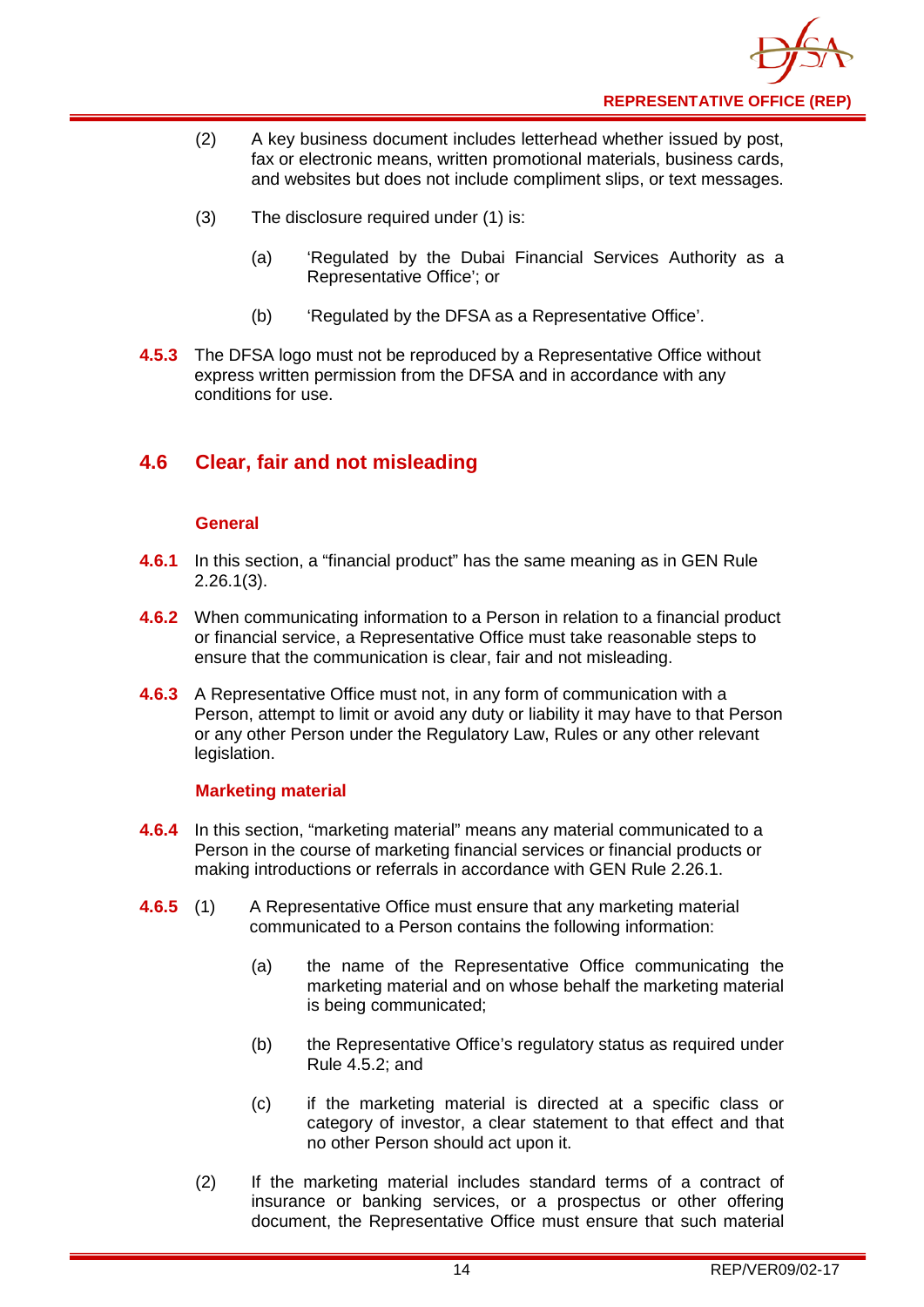contains in a prominent position, or have attached to it, a statement that clearly:

- (a) describes the foreign jurisdiction and the legislation in that jurisdiction that applies to the financial product:
- (b) states the name of the relevant Financial Services Regulator in that jurisdiction;
- (c) describes the regulatory status accorded to the financial product by that Regulator; and
- (d) includes the following warning:

"This document relates to a financial product which is not subject to any form of regulation or approval by the Dubai Financial Services Authority ("DFSA").

The DFSA has no responsibility for reviewing or verifying any prospectus or other documents in connection with this financial product. Accordingly, the DFSA has not approved this document or any other associated documents nor taken any steps to verify the information set out in this document, and has no responsibility for it.

The financial product to which this document relates may be illiquid and/or subject to restrictions on its resale. Prospective purchasers should conduct their own due diligence on the financial product .

If you do not understand the contents of this document you should consult an authorised financial adviser".

(3) A Representative Office which must not distribute such marketing material if it becomes aware that the Person offering the financial product or financial service to which the material relates is in breach of a regulatory or legal requirement that applies to that Person in relation to that product or service.

#### **Guidance**

See Guidance item 9 in section 1.3 for the type of general information which a Rep Office is permitted to distribute.

**4.6.6** A Representative Office must take reasonable steps to ensure that no Person communicates or otherwise uses the marketing material on behalf of the Representative Office in a manner that amounts to a breach of the requirements in this section.

#### **Past performance and forecasts**

**4.6.7** A Representative Office must ensure that any marketing material containing information or representations relating to past performance, or any future forecast based on past performance or other assumptions, which is provided to a Person is clear, fair and not misleading and contains a prominent warning that past performance is not necessarily a reliable indicator of future results.

## <span id="page-15-0"></span>**4.7 Marketing of Foreign Funds**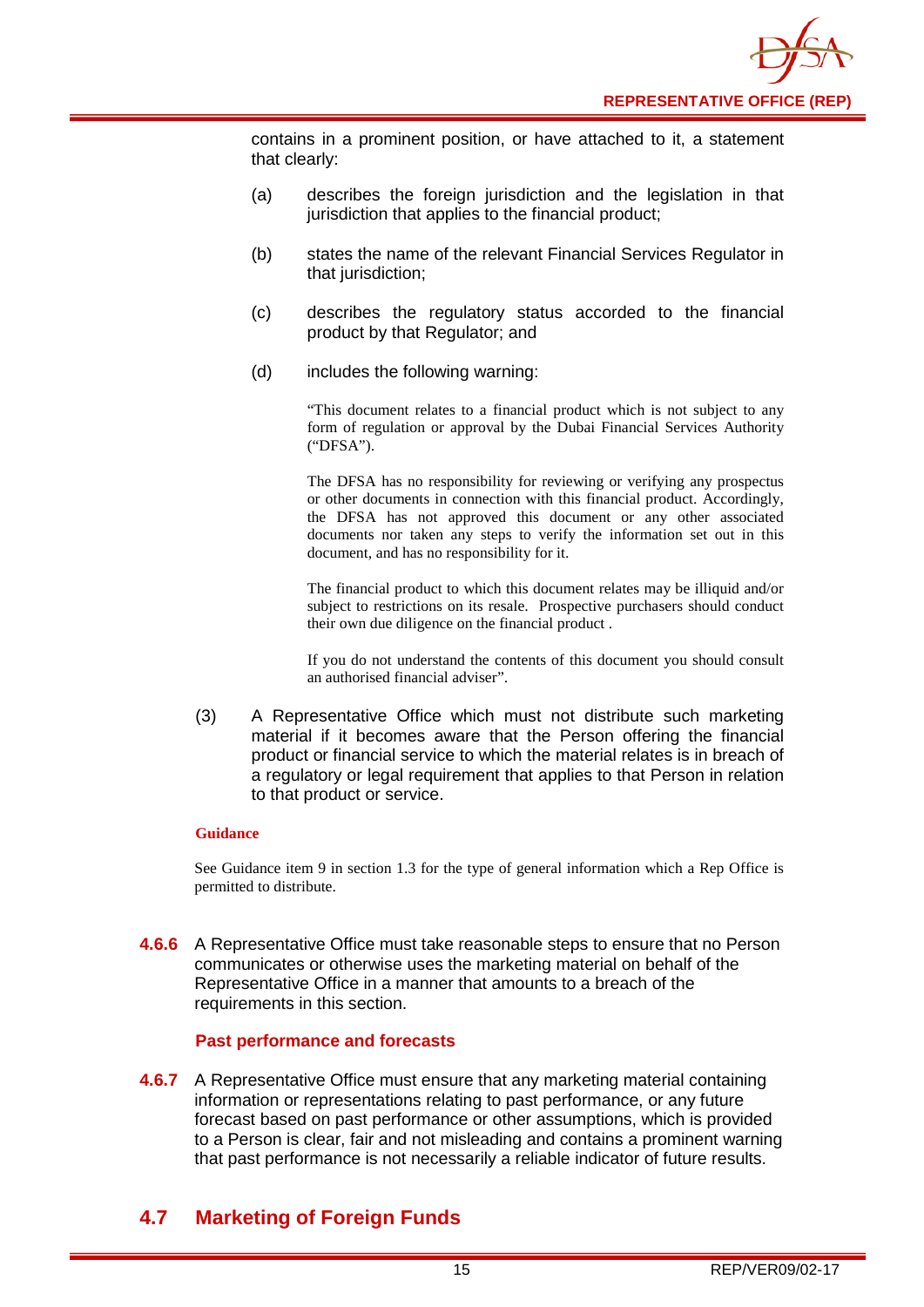- **4.7.1** (1) A Representative Office must not market a Unit of a Foreign Fund unless the Fund meets the criteria either for a Designated Fund under Rule 4.7.2 or for a non-Designated Fund under Rule 4.7.3.
	- (2) In this section "market" has the meaning prescribed to "marketing" under GEN Rule 2.26.1.
- **4.7.2** A Representative Office may market a Unit of a Foreign Fund where:
	- (a) the Fund is a Designated Fund in a Recognised Jurisdiction; and
	- (b) if the Fund is a Property Fund, the requirements in Rule 4.7.4 are satisfied.

#### **Guidance**

In relation to the requirements of Rules 4.7.2 and 4.7.3, in respect of Recognised Jurisdictions and Designated Funds, the DFSA has issued and published a Recognised Jurisdictions Notice on its website which sets out the list of Recognised Jurisdictions and which also specifies the Designated Funds.

- **4.7.3** (1) A Representative Office may market a Unit of a Foreign Fund where:
	- (a) one or more of the following apply:
		- (i) the custodian of the Fund meets one of the requirements in (4) and the investment manager of the Fund meets one of the requirements in (5);
		- (ii) both the custody and investment management activities of the Fund are performed by a Person who meets the requirements in (6); or
		- (iii) the Fund has been rated in accordance with the requirement in (7);

and

- (b) if the Fund is a Property Fund, the requirements in Rule 4.7.4 are satisfied.
- (2) For the purposes of (1)(a), the "custodian" is a Person who is retained by the Fund, the Fund Manager or the Fund's Directors or Partners under a commercial arrangement which is not an employee contract of service to safeguard the Fund's assets.
- (3) For the purposes of (1)(a), the "investment manager" is a Person who is retained by the Fund, the Fund Manager or the Fund's Directors or Partners under a commercial arrangement which is not an employee contract of service to manage the Fund's assets.
- (4) For the purposes of  $(1)(a)(i)$ , the custodian must be:
	- (a) an Eligible Custodian;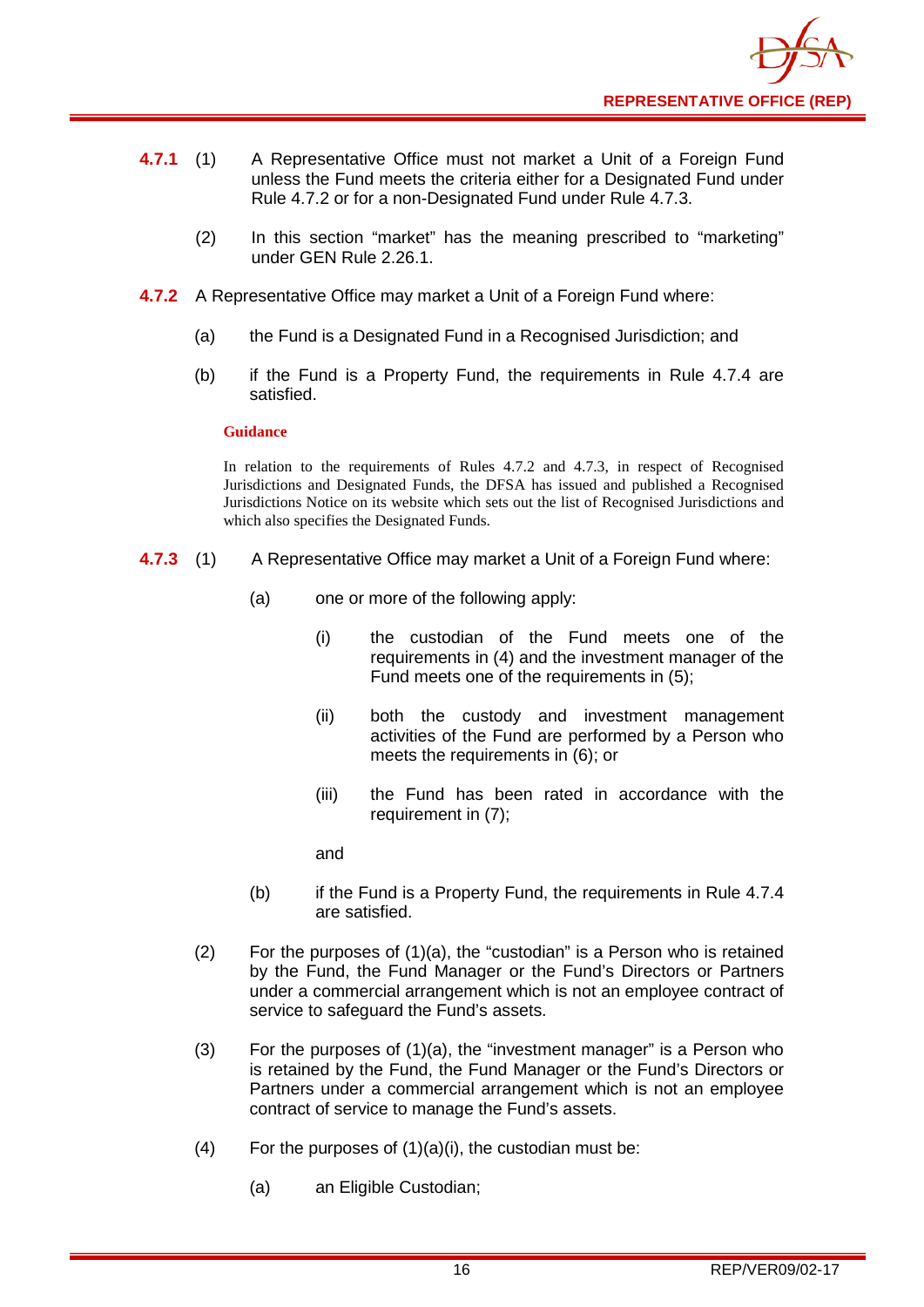- (b) a member of a Group that is subject to consolidated supervision by a Financial Services Regulator in a Recognised Jurisdiction and the activities of the custodian are included within the scope of that supervision;
- (c) appointed under an agreement by a Person who is subject to supervision by a Financial Services Regulator in a Recognised Jurisdiction and the agreement is in accordance with the requirements of that Regulator; or
- (d) a Person as to whom the Representative Office is satisfied has adequate custody and asset safety arrangements in respect of the Foreign Fund after performing due diligence taking into consideration each of the following factors:
	- (i) whether the Person providing custody is authorised and supervised by a Financial Services Regulator for the purposes of providing custody;
	- (ii) the extent of segregation of assets;
	- (iii) independence and management of conflicts of interests;
	- (iv) the terms of the safe custody agreement; and
	- (v) periodic reporting requirements.
- (5) For the purposes of  $(1)(a)(i)$ , the investment manager must be a Person who is:
	- (a) authorised and supervised by the DFSA or a Financial Services Regulator located in a Recognised Jurisdiction;
	- (b) a member of a Group that is subject to consolidated supervision by a Financial Services Regulator in a Recognised Jurisdiction and the activities of the investment manager are included within the scope of the supervision; or
	- (c) appointed under an agreement by another Person who is subject to supervision by a Financial Services Regulator in a Recognised Jurisdiction and the agreement is in accordance with the requirements of the Regulator.
- (6) For the purposes of  $(1)(a)(ii)$ , the Person carrying out both the custody and investment management activities of the Fund must be a Person who is:
	- (a) authorised and supervised by the DFSA or a Financial Services Regulator located in a Recognised Jurisdiction in respect of both of its custody and investment management activities;
	- (b) a member of a Group that is subject to consolidated supervision by a Financial Services Regulator in a Recognised Jurisdiction and its custody and investment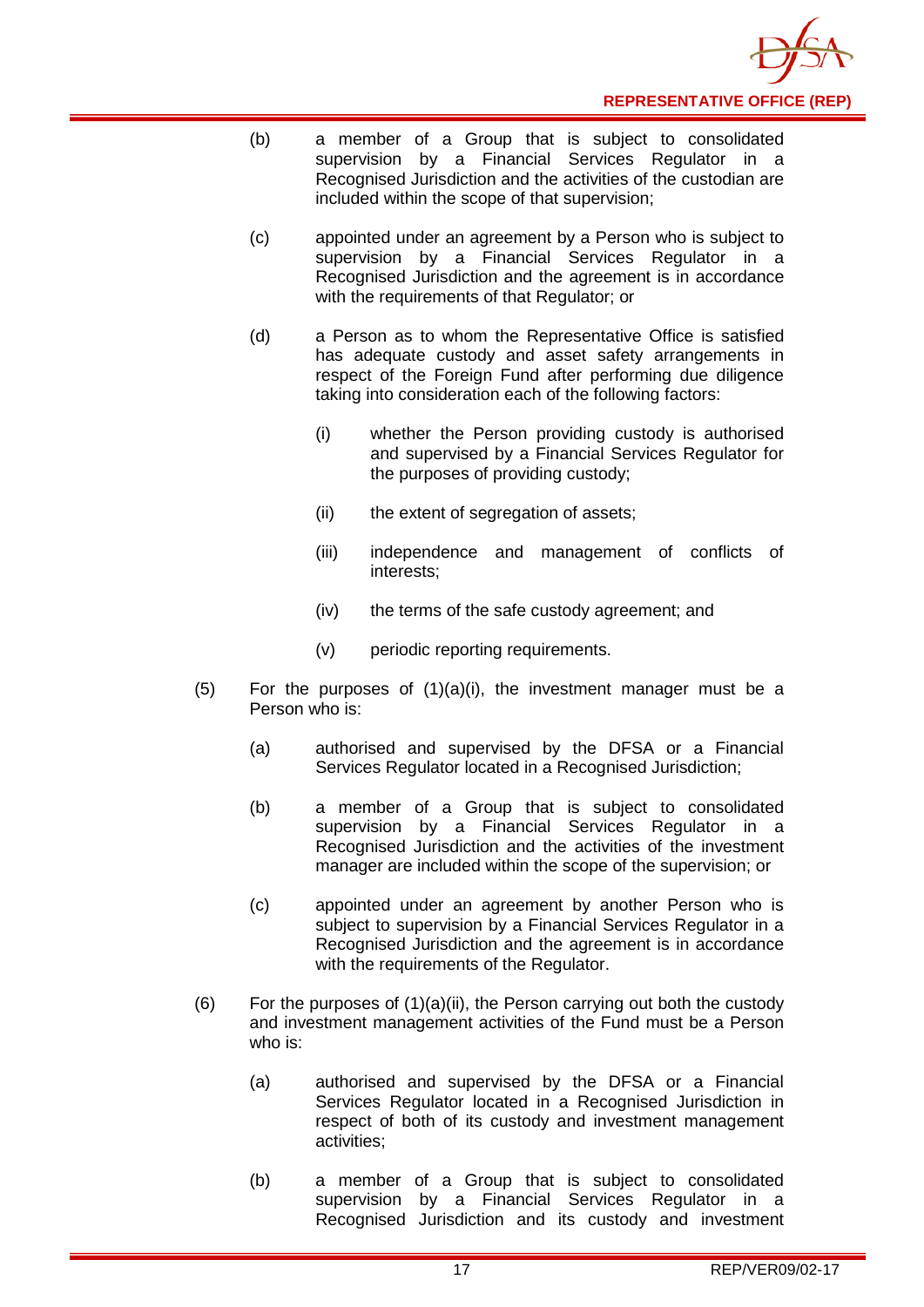

management activities are included within the scope of that supervision; or

- (c) appointed under an agreement by another Person who is subject to supervision by a Financial Services Regulator in a Recognised Jurisdiction and the agreement is in accordance with the requirements of that Regulator.
- (7) The requirement in (1)(a)(iii) in respect of the Foreign Fund is that the Fund has been rated or graded as at least "investment grade" by Moody's, Fitch or Standard & Poor's or such other international rating agency as may be recognised by the DFSA.
- **4.7.4** (1) A Representative Office must ensure that it does not market a Unit of a Foreign Fund which is a Property Fund unless:
	- (a) the Fund is a closed-ended structure; and
	- (b) the Fund is listed and traded on an Authorised Market Institution or on an exchange regulated in a Recognised Jurisdiction, unless the Units are to be Offered, issued or sold by means only of Private Placement.
	- (2) For the purposes of (1), a "Property Fund" is a Foreign Fund in respect of which 60% or more of the Fund's assets comprise Real Property, Property Related Assets or Units in another Property Fund.

#### **Guidance**

A closed ended legal structure is an investment vehicle used by a Fund that does not continuously issue or redeem Units based on the net asset value of the Fund.

## <span id="page-18-0"></span>**4.8 Record keeping**

**4.8.1** A Representative Office must, for a minimum of six years, maintain sufficient records in relation to each activity and function of the Representative Office. These must include, where applicable any marketing material (as defined under Rule 4.6.4) issued, distributed or otherwise communicated by, or on behalf of, the Representative Office.

## <span id="page-18-1"></span>**4.9 Communication with the DFSA**

#### **Guidance**

GEN sections 6.9 and 6.10 set out Rules about how a Person is to communicate with, and provide information to, the DFSA.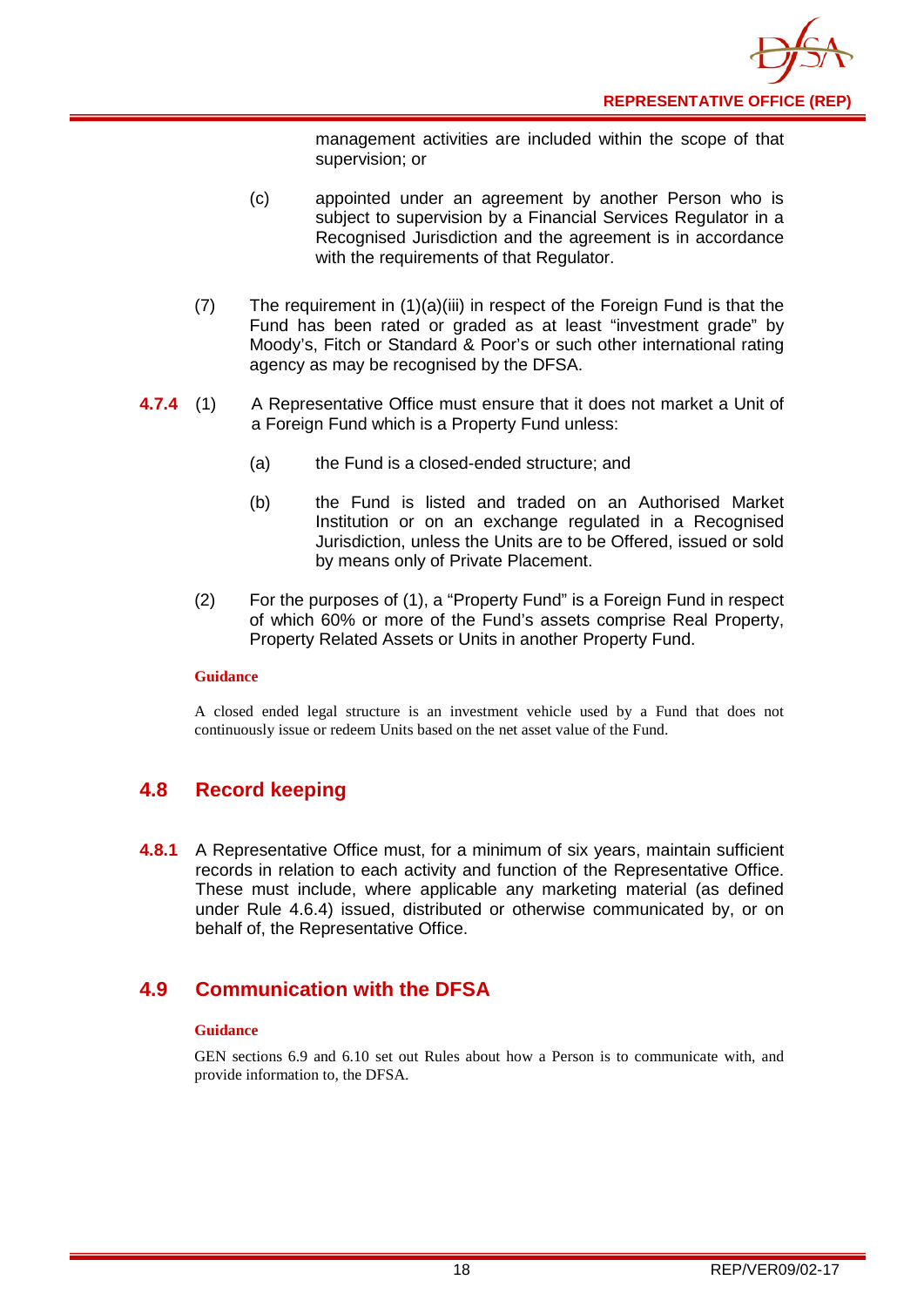

## <span id="page-19-0"></span>**5 REGULATORY PROCESSES**

## <span id="page-19-1"></span>**5.1 Notifications**

- **5.1.1** A Representative Office must notify the DFSA as soon as reasonably practical of any change in its:
	- (a) name;
	- (b) legal status;
	- (c) Controller(s); or
	- (d) address.
- **5.1.2** A Representative Office must notify the DFSA as soon as reasonably practical of:
	- (a) any breach of a Rule or of a provision of DFSA-administered legislation by the Representative Office; and
	- (b) any materially adverse information which would on reasonable grounds be considered likely to affect the fitness and propriety of the Representative Office or Principal Representative.

## <span id="page-19-2"></span>**5.2 Lead regulation**

**5.2.1** If requested by the DFSA, a Representative Office must provide the DFSA with information that it or another member of its Group has provided to a Financial Services Regulator.

#### **Guidance**

- 1. Under Article 39 the DFSA may exercise its powers for the purpose of assisting other regulators or agencies.
- 2. The DFSA may also delegate functions and powers to representatives of other regulators or agencies as prescribed in Article 40.

## <span id="page-19-3"></span>**5.3 Accuracy of information**

- **5.3.1** A Representative Office must take reasonable steps to ensure that all information that it provides to the DFSA in accordance with any legislation applicable in the DIFC is:
	- (a) factually accurate or, in the case of estimates and judgements, fairly and properly based; and
	- (b) complete, in that it should include anything of which the DFSA would reasonably expect to be notified.